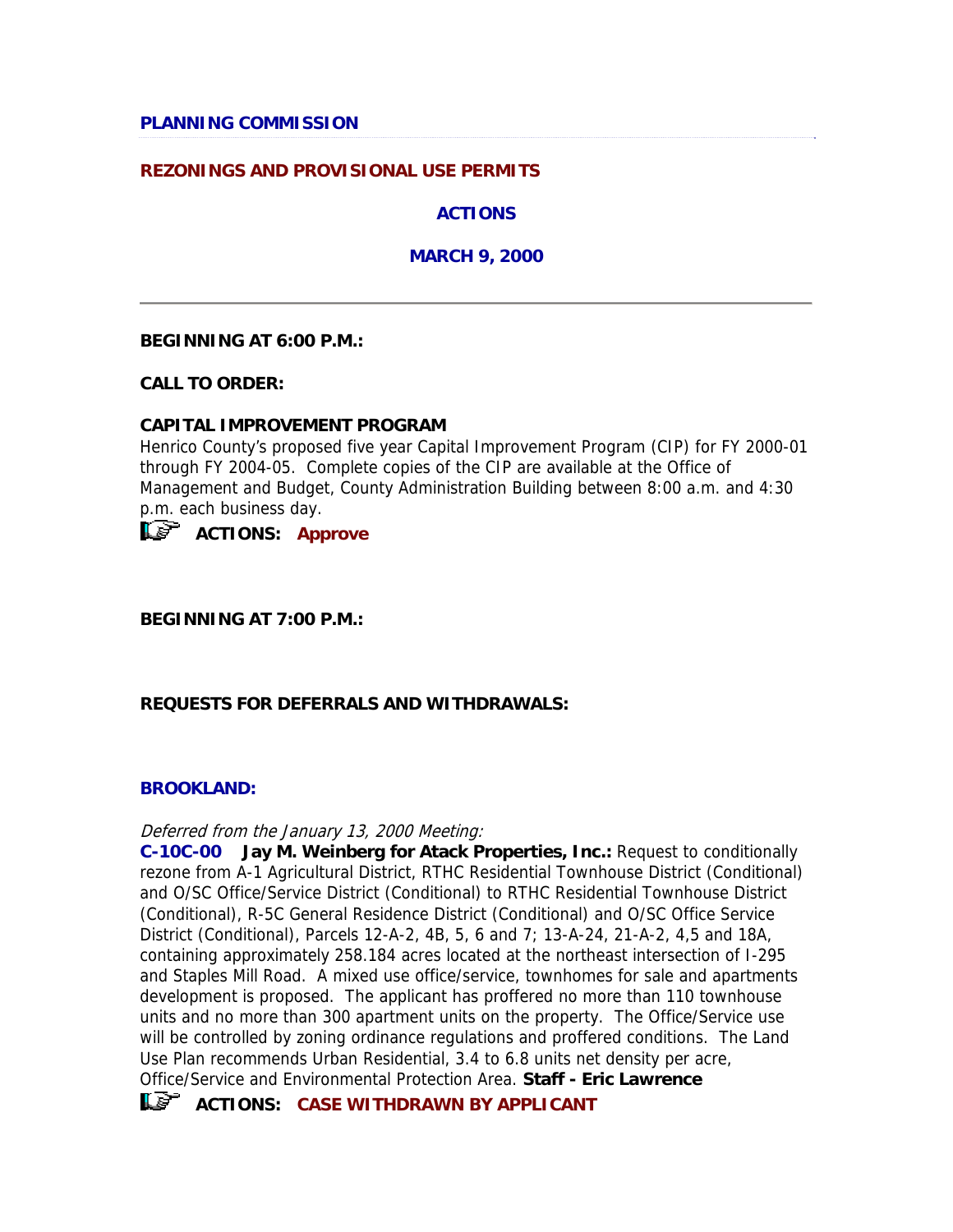**C-16-00 Henry L. Wilton for Wilhook LLC:** Request to rezone from A-1 Agricultural District to C-1 Conservation District, part of Parcel 61-A-75, containing 4.3 acres, located along the southern line of Hollins Glen Subdivision and the western line of Laurel Dell Subdivision (Agra Drive in the Laurel Dell Subdivision being the northernmost access and Salua Drive being the southernmost access). A conservation area is proposed. The Land Use Plan recommends Environmental Protection Area. **Staff - Elizabeth Via Deferral required to April 13, 2000**



## **FAIRFIELD:**

Deferred from the January 13, 2000 Meeting:

**C-65C-99 Donald L. Strange-Boston for Steven and Dody Tribble and Charles W. Sanders, Jr. and J. Sanders:** Request to conditionally rezone from B-3C Business District (Conditional) and R-4 One Family Residence District to B-3C Business District (Conditional), Parcels 52-A-55 and 56 and part of Parcels 52-A-53 and 54A, containing 1.5706 acres, located on the west line of Mountain Road approximately 275 feet north of its intersection with North Run Road. Any permitted B-1 use, B-3 Office/Warehouse and Overnight Respite Care for Adults are proposed. The use will be controlled by zoning ordinance regulations and proffered conditions. The Land Use Plan recommends Commercial Arterial and Suburban Residential 2, 2.4 to 3.4 units net density per acre. **Staff - Mark Bittner Deferral requested to June 15, 2000.** 



**ACTIONS: DEFER 6/15/00** 

### Deferred from the February 10, 2000 Meeting:

**C-58C-99 Robert M Atack for Atack Properties, Inc.:** Request to conditionally rezone from A-1 Agricultural District to R-3C One Family Residence District (Conditional), Parcels 23-A-18 through 20 & Parcel 23-A-22, containing approximately 95.01 acres, located on the north line of Woodman Road at the northern terminus of Jeb Stuart Parkway approximately 2,500 feet west of Brook Road (U. S. Route 1). A single family subdivision is proposed. The R-3 District requires a minimum lot size of 11,000 square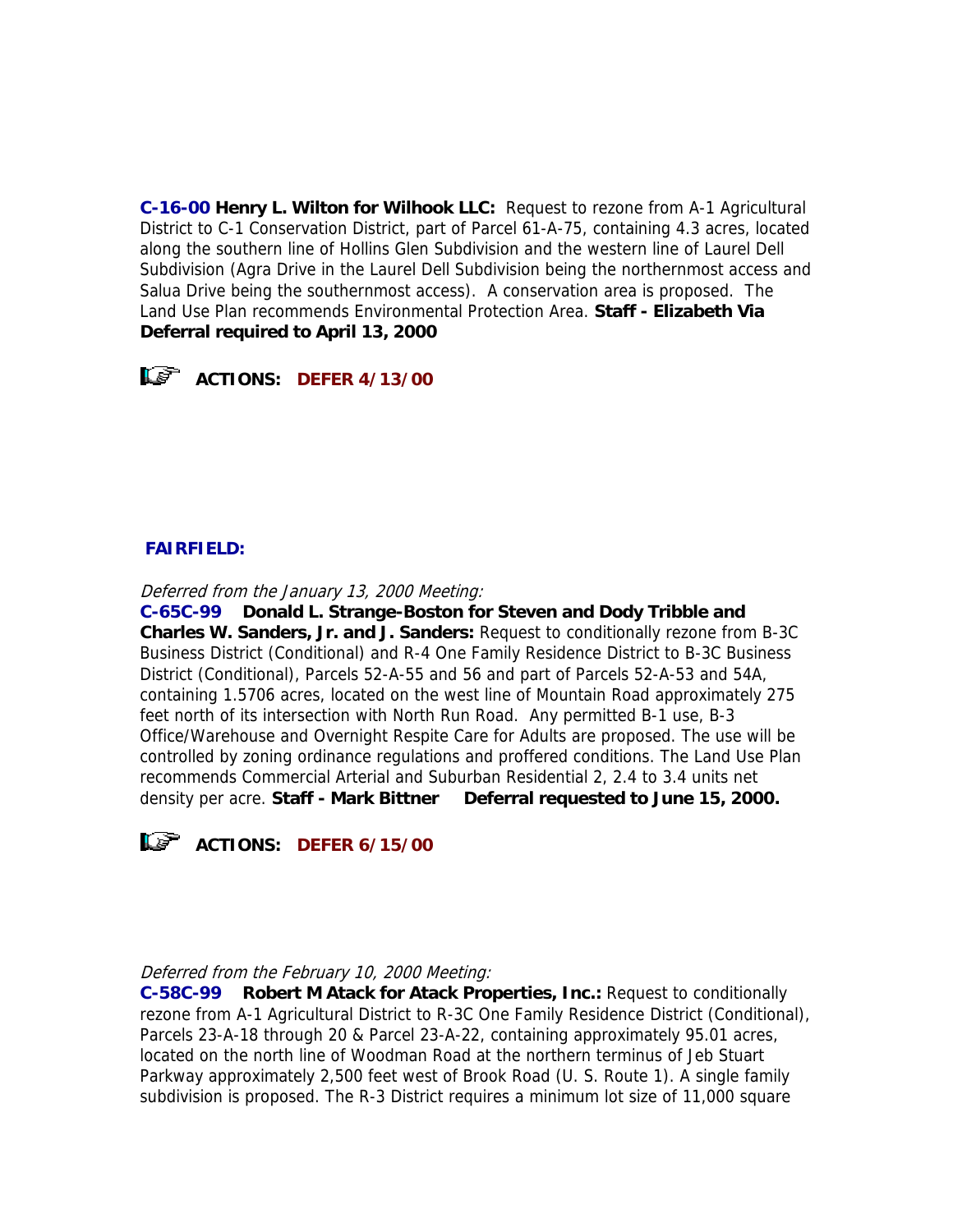feet. The Land Use Plan recommends Suburban Residential 1, 1.0 to 2.4 units net density per acre. **Staff - Eric Lawrence**



### **THREE CHOPT:**

Deferred from the February 10, 2000 Meeting:

**C-5C-00 Gloria L. Freye for Fidelity Properties, Ltd.:** Request to conditionally rezone from A-1 Agricultural District to R-3AC One Family Residence District (Conditional), Parcel 27-A-30, containing 2.034 acres, located approximately 350' northwest of the intersection of Sadler and Trexler Roads. A single family residential subdivision is proposed. The R-3A District requires a minimum lot size 9,500 square feet. The Land Use Plan recommends Suburban Residential 1, 1.0 to 2.4 units net density per acre. **Staff - Jo Ann Hunter**



#### Deferred from the February 10, 2000 Meeting:

**C-13C-00 Charles Lessin for American Homecrafters, Inc.:** Request to conditionally rezone from A-1 Agricultural District to R-3C One Family Residence District (Conditional), Parcels 29-A-42, 43, 44 and 45, containing 12.374 acres, located on the west line of Francistown Road at its intersection with Castle Point Road. A single family residential subdivision is proposed. The R-3 District requires a minimum lot size 11,000 square feet. The Land Use Plan recommends Suburban Residential 1, 1.0 to 2.4 units net density per acre. **Staff - Jo Ann Hunter**

**ACTIONS: CASE WITHDRAWN BY APPLICANT.** 

**C-18C-00 John J. Hanky, Jr. for Barrington Investors, Ltd.:** Request to conditionally rezone from A-1 Agricultural District to R-3C One Family Residence District (Conditional), Parcel 57-A-13A (11509 Church Road), containing 24.6 acres, located at the southeast intersection of Church Road and Loreine's Landing Lane. A single family residential subdivision is proposed. The R-3 District requires a minimum lot size of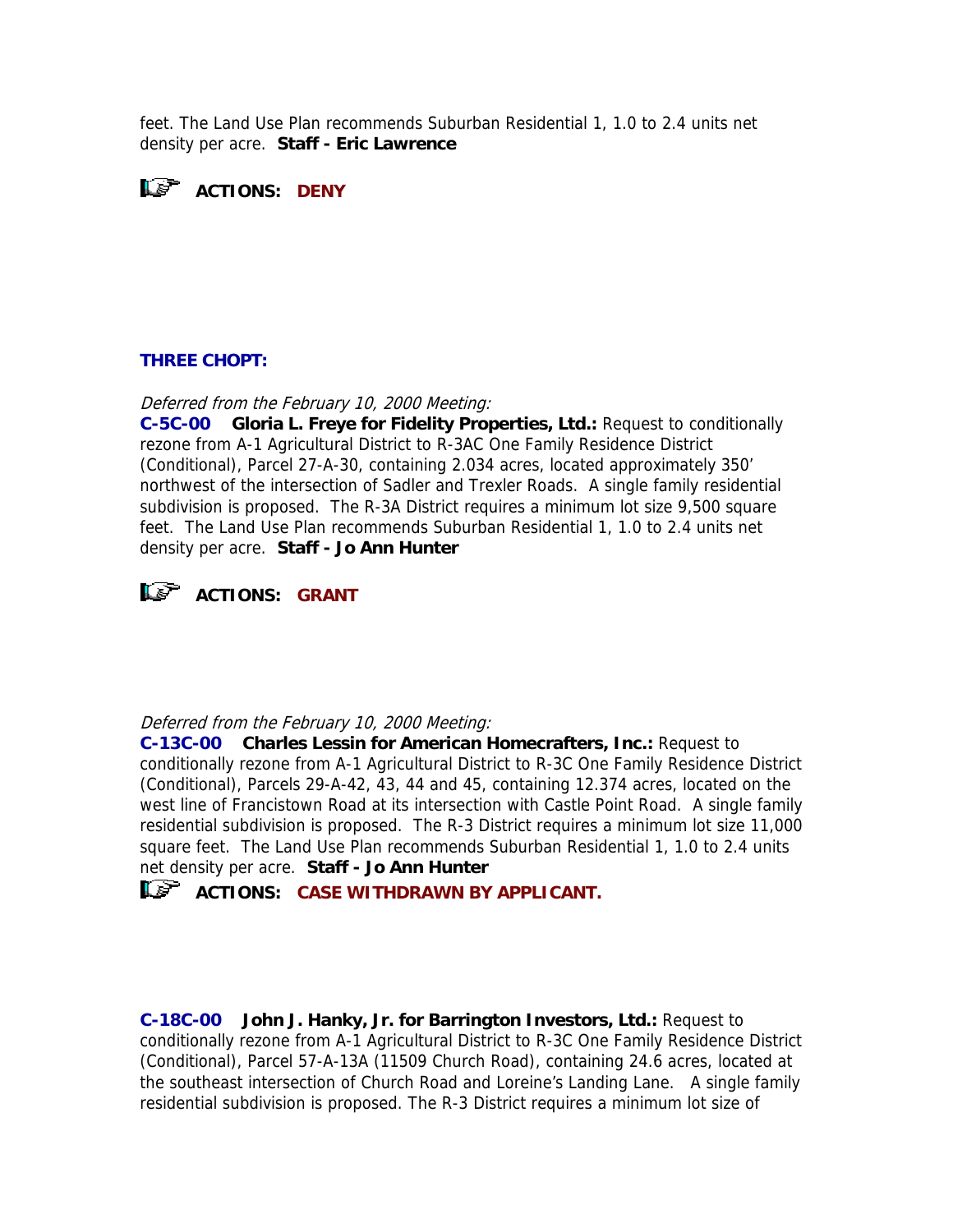11,000 square feet. The Land Use Plan recommends Open Space/Recreation. **Staff – Lee Householder**



**C-19C-00 Henry L. Wilton for Wilton Development Corp:** Request to conditionally rezone from A-1 Agricultural District and RTHC Residential Townhouse District (Conditional) to RTHC Townhouse Residential District (Conditional) Parcels 10-A-20, 21 and 22, and part of Parcel 10-A-19, containing approximately 13.9 acres, located on the east line of Shady Grove Road approximately 620 feet south of its intersection with Nuckols Road. A residential townhouse development is proposed. The applicant has proffered the number of dwellings not to exceed 92 units. The Land Use Plan recommends Office and Environmental Protection Area. **Staff – Mark Bittner**



 $\mathbf{L}$ <sup>S</sup> ACTIONS: GRANT

**C-20C-00 Draper Aden Associates for Manorhouse Retirement Centers, Inc.:**  Request to amend proffered conditions accepted with rezoning Case C-4C-98, on Parcel 69-A-92 and part of Parcel 59-A-97, containing 5.07 acres, located on the west line of Skipwith Road approximately 90 feet north of its intersection with Larkwood Road. The amendment is related to the fencing material to be used on the property. The Land Use Plan recommends Suburban Residential 1, 1.0 to 2.4 units net density per acre and Multi-Family, 6.8 to 19.8 units net density per acre. **Staff – Mark Bittner**

**ACTIONS: DEFER 4/13/00** 

## **TUCKAHOE:**

Deferred from the January 13, 2000 Meeting:

**C-72C-99 James W. Theobald for Dalriada, L. L. C.:** Request to conditionally rezone from RTHC Residential Townhouse District (Conditional) to M-1C Light Industrial District (Conditional), Parcel 58-A-48C, containing approximately 3.588 acres, located on the northwest line of Gaskins Road approximately 300' south of its southwest intersection with Three Chopt Road. A mini-storage warehouse facility is proposed. The use will be controlled by zoning ordinance regulations and proffered conditions. The Land Use Plan recommends Urban Residential, 3.4 to 6.8 units net density per acre.

## **Staff - Mark Bittner**

**ACTIONS: CASE WITHDRAWN BY APPLICANT.**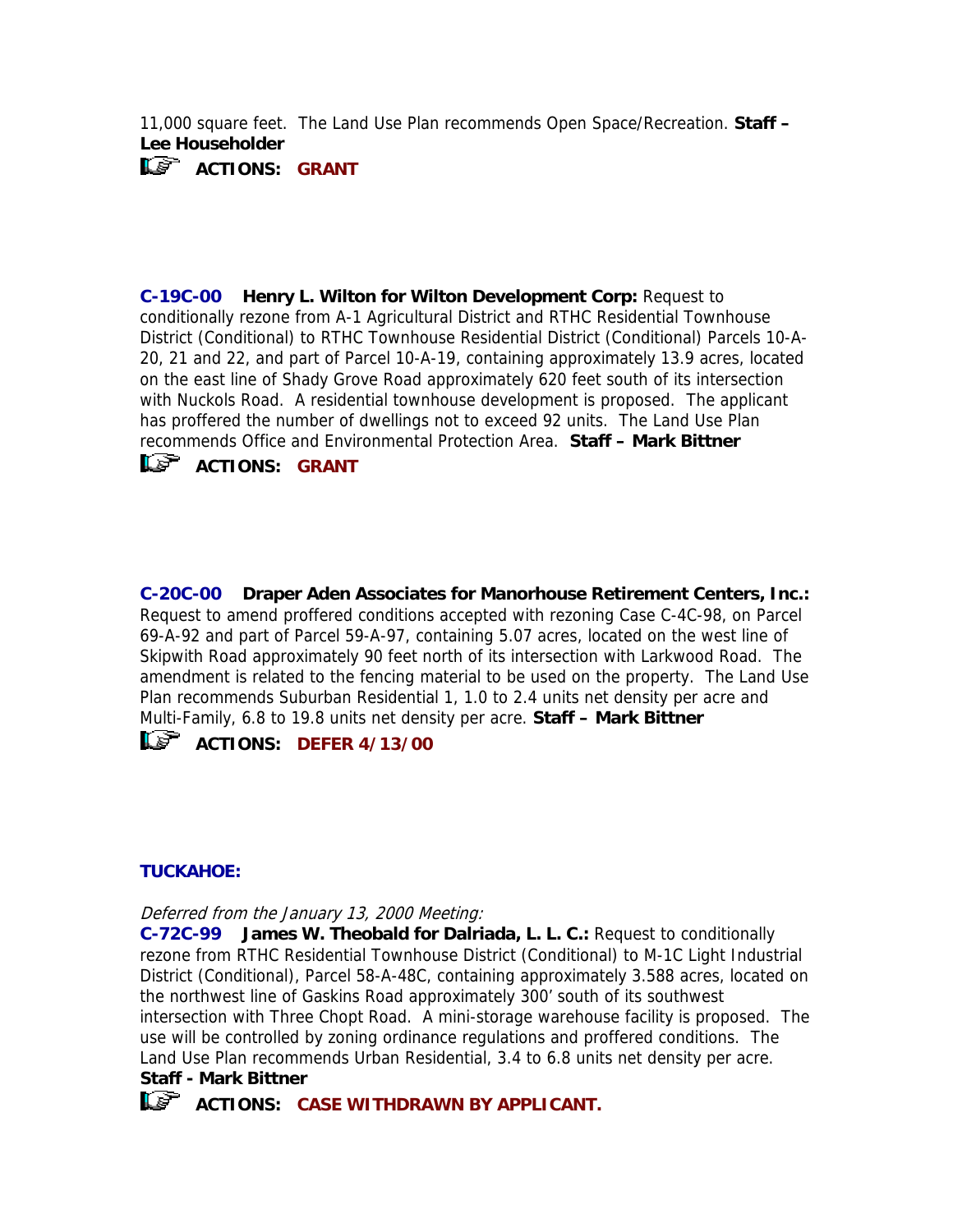### **BEGINNING AT 8:00 P.M.:**

## **VARINA:**

#### Deferred from the December 9, 1999 Meeting:

**C-73C-98 James W. Theobald for W. A. Robins, et. al., Redford 131, L.C., Edward M. Luck, Gerald A. Crigger:** Request to conditionally rezone from A-1 Agricultural District to R-3AC One-Family Residence District (Conditional), Parcels 197-A-21A, 21B (part), 21C and 22 (part), Parcels 197-1-1-6 (part), 7 and 7A, and Parcels 197- 4-A-1, 2 and 3, containing 58.214 acres, located on the north line of Portugee Road (beginning in the Capes of Portugee Subdivision) approximately 280' east of the intersection of Portugee Road and Memorial Drive and on the east line of Memorial Drive (beginning in the Gaulding and Orange Subdivision) approximately 1890' north of the intersection of Portugee Road and Memorial Drive. A single family residential subdivision is proposed. The applicant has proffered a maximum density of 2.8 units per acre. The Land Use Plan recommends Rural Residential, not exceeding 1.0 unit net density per acre, and Environmental Protection Area. The site is also in the Airport Safety Overlay District. **Staff - Eric Lawrence Deferral requested to June 15, 2000**



# **ACTIONS: DEFER 6/15/00**

**C-22C-00 Alvin S. Mistr, Jr. for John C. Zehler, Sr.:** Request to conditionally rezone from B-1 Business District to B-3C Business District (Conditional), Parcel 148-10- C-2, containing 0.44 acre, located at the northwest intersection of W. Nine Mile Road (Route 33) and Daisy Avenue. A gas/convenience store is proposed. The use will be controlled by proffered conditions and zoning ordinance regulations. The Land Use Plan recommends Commercial Arterial. The site is also within the Airport Safety Overlay District. **Staff – Lee Householder**



**C-23C-00 James W. Theobald for International Airport Centre, L.L.C.:**Request to amend proffered conditions accepted with rezoning Case C-55C-90, on part of Parcel 163-A-19E, containing 4.67 acres, located on the north line of Audubon Drive